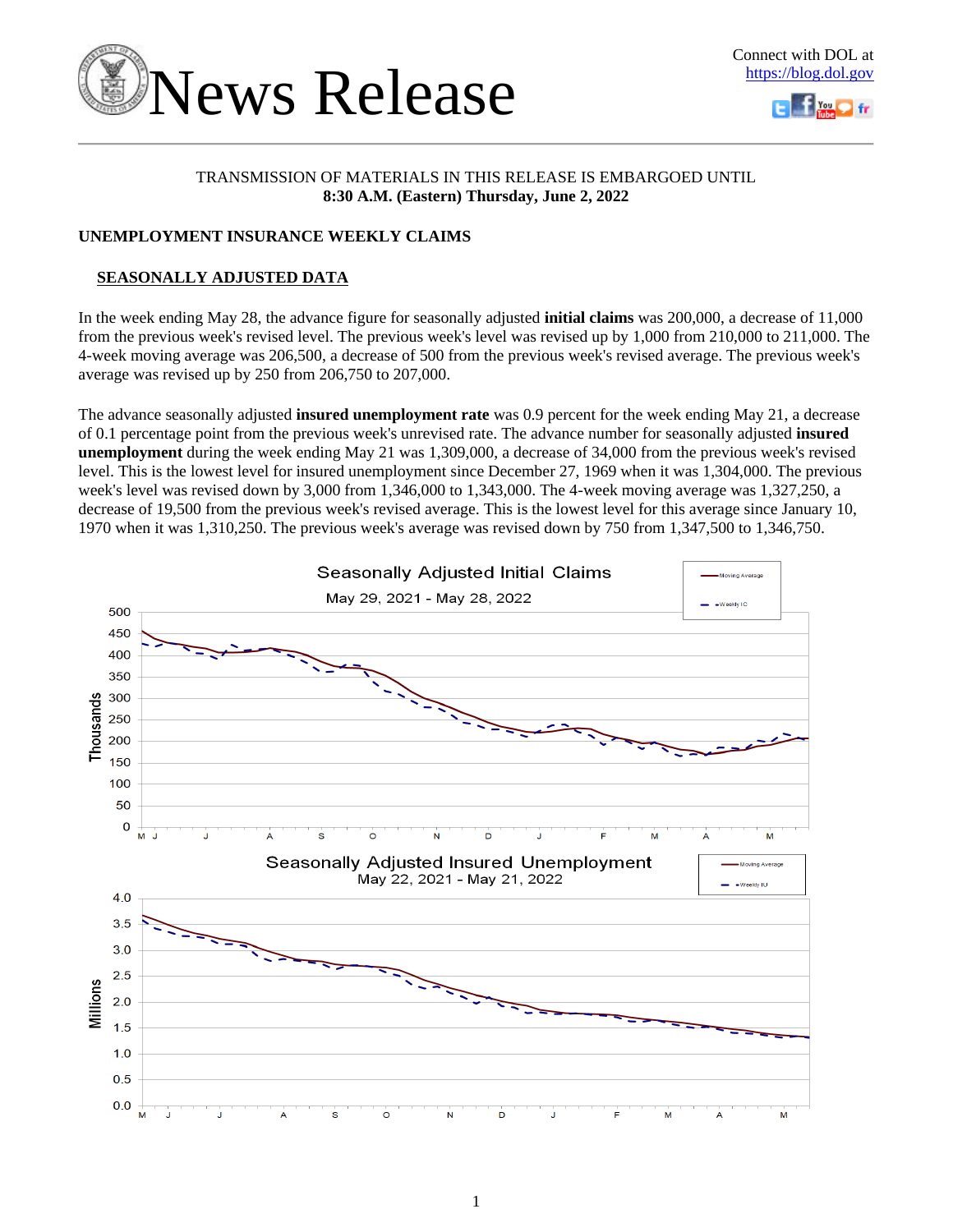### **UNADJUSTED DATA**

The advance number of actual initial claims under state programs, unadjusted, totaled 182,327 in the week ending May 28, a decrease of 2,921 (or -1.6 percent) from the previous week. The seasonal factors had expected an increase of 7,182 (or 3.9 percent) from the previous week. There were 430,171 initial claims in the comparable week in 2021.

The advance unadjusted insured unemployment rate was 0.9 percent during the week ending May 21, unchanged from the prior week. The advance unadjusted level of insured unemployment in state programs totaled 1,259,162, a decrease of 31,222 (or -2.4 percent) from the preceding week. The seasonal factors had expected an increase of 1,343 (or 0.1 percent) from the previous week. A year earlier the rate was 2.5 percent and the volume was 3,499,487.



The total number of continued weeks claimed for benefits in all programs for the week ending May 14 was 1,319,297, an increase of 2,113 from the previous week. There were 15,456,735 weekly claims filed for benefits in all programs in the comparable week in 2021.

No state was triggered "on" the Extended Benefits program during the week ending May 14.

Initial claims for UI benefits filed by former Federal civilian employees totaled 424 in the week ending May 21, a decrease of 7 from the prior week. There were 336 initial claims filed by newly discharged veterans, a decrease of 3 from the preceding week.

There were 6,003 continued weeks claimed filed by former Federal civilian employees the week ending May 14, a decrease of 553 from the previous week. Newly discharged veterans claiming benefits totaled 4,377, a decrease of 158 from the prior week.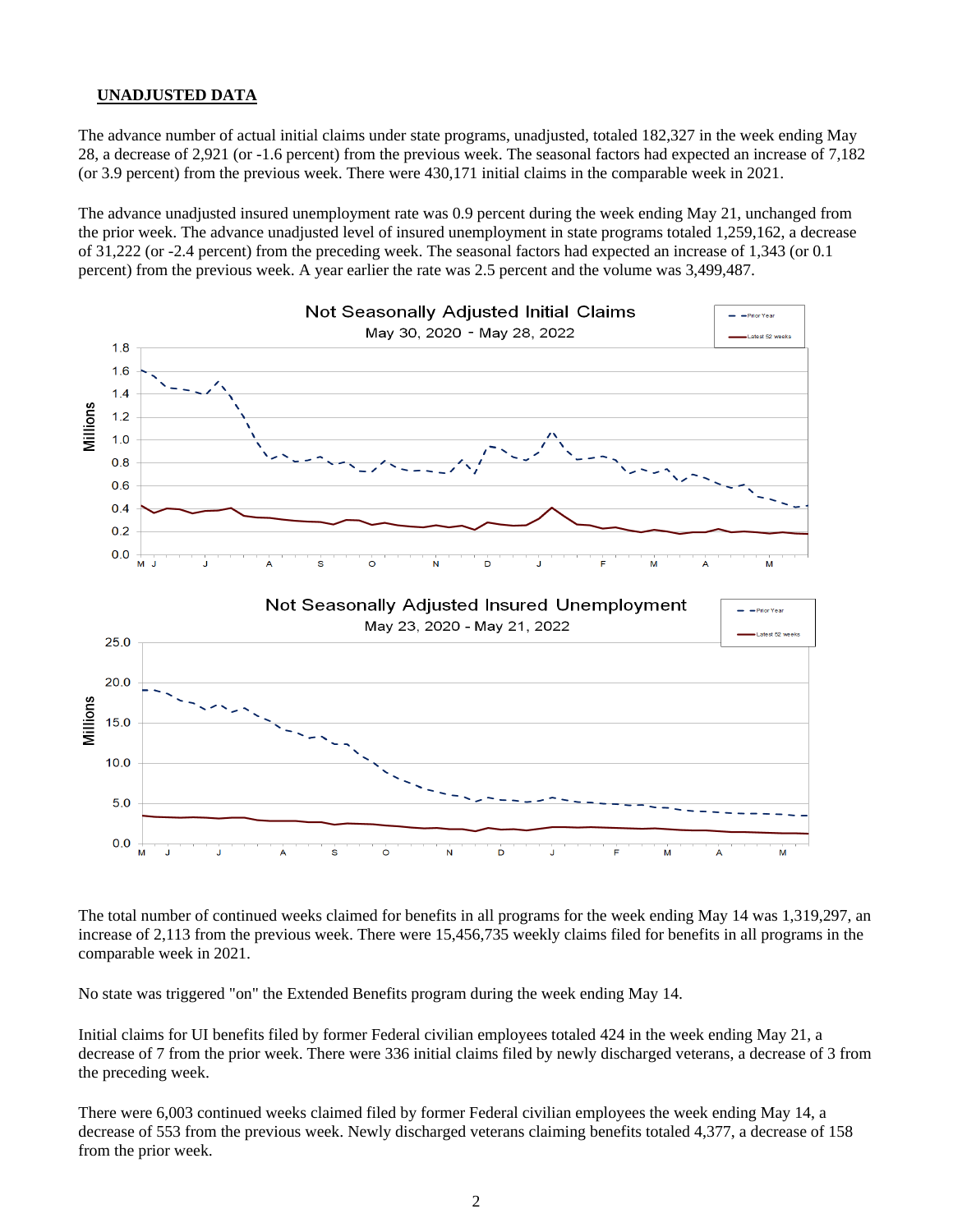The highest insured unemployment rates in the week ending May 14 were in California (2.0), New Jersey (1.9), Alaska (1.7), New York (1.4), Puerto Rico (1.4), Illinois (1.2), Massachusetts (1.2), Pennsylvania (1.2), Rhode Island (1.2), and the Virgin Islands (1.2).

The largest increases in initial claims for the week ending May 21 were in Missouri (+1,178), Georgia (+606), Mississippi (+481), Texas (+426), and North Carolina (+322), while the largest decreases were in California (-6,119), Illinois (-4,082), Kentucky (-3,578), New York (-1,450), and Michigan (-524).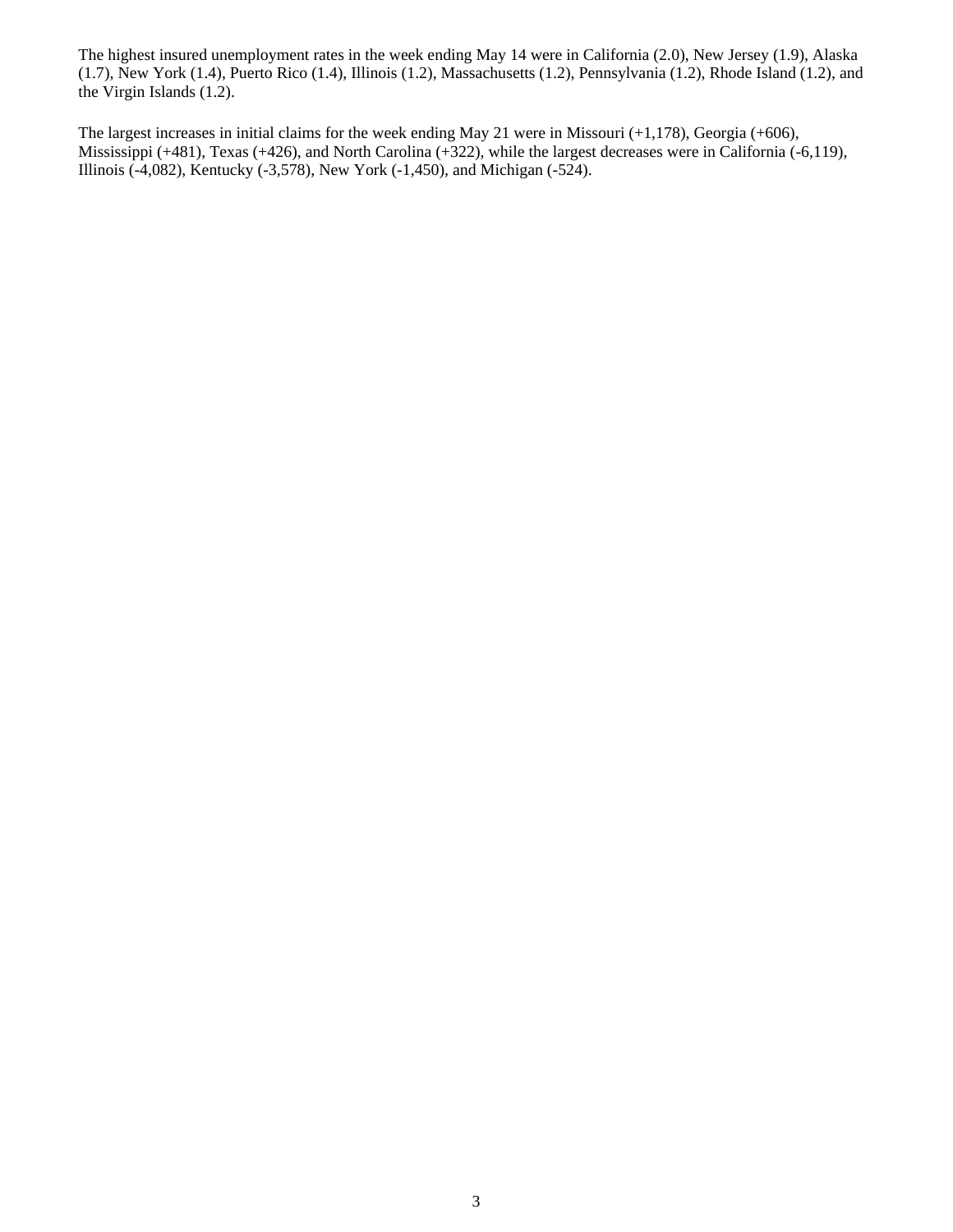## UNEMPLOYMENT INSURANCE DATA FOR REGULAR STATE PROGRAMS

| <b>WEEK ENDING</b>                  | May 28    | May 21    | <b>Change</b> | May 14    | Prior Year <sup>1</sup> |
|-------------------------------------|-----------|-----------|---------------|-----------|-------------------------|
| Initial Claims (SA)                 | 200,000   | 211,000   | $-11,000$     | 218,000   | 427,000                 |
| Initial Claims (NSA)                | 182,327   | 185,248   | $-2,921$      | 198.462   | 430,171                 |
| 4-Wk Moving Average (SA)            | 206,500   | 207,000   | $-500$        | 199,500   | 457,250                 |
| <b>WEEK ENDING</b>                  | May 21    | May 14    | <b>Change</b> | May 7     | Prior Year <sup>1</sup> |
| Insured Unemployment (SA)           | 1,309,000 | 1,343,000 | $-34,000$     | 1,315,000 | 3,575,000               |
| Insured Unemployment (NSA)          | 1,259,162 | 1,290,384 | $-31,222$     | 1,283,460 | 3,499,487               |
| 4-Wk Moving Average (SA)            | 1,327,250 | 1,346,750 | $-19,500$     | 1,361,750 | 3,671,500               |
| Insured Unemployment Rate $(SA)^2$  | 0.9%      | 1.0%      | $-0.1$        | $0.9\%$   | 2.6%                    |
| Insured Unemployment Rate $(NSA)^2$ | $0.9\%$   | $0.9\%$   | 0.0           | $0.9\%$   | 2.5%                    |
|                                     |           |           |               |           |                         |

# INITIAL CLAIMS FILED IN FEDERAL PROGRAMS (UNADJUSTED)<sup>3</sup>

| <b>WEEK ENDING</b>              | $M$ av 21 | <b>May 14</b> | Change Prior Year <sup>1</sup> |  |
|---------------------------------|-----------|---------------|--------------------------------|--|
| Federal Employees (UCFE)        | 424       | 431           | 839                            |  |
| Newly Discharged Veterans (UCX) | 336       | 339           | 501                            |  |

CONTINUED WEEKS CLAIMED FILED FOR UI BENEFITS IN ALL PROGRAMS (UNADJUSTED)<sup>3</sup>

| <b>WEEK ENDING</b>                     | May $14$  | May 7     | <b>Change</b> | Prior Year <sup>1</sup> |
|----------------------------------------|-----------|-----------|---------------|-------------------------|
| <b>Regular State</b>                   | 1,287,449 | 1,280,626 | $+6,823$      | 3,474,454               |
| <b>Federal Employees</b>               | 6,003     | 6,556     | $-553$        | 12,224                  |
| <b>Newly Discharged Veterans</b>       | 4,377     | 4,535     | $-158$        | 6,998                   |
| Extended Benefits <sup>4</sup>         | 9.410     | 13,508    | $-4,098$      | 212,825                 |
| State Additional Benefits <sup>5</sup> | 1.985     | 1,979     | $+6$          | 1,547                   |
| STC / Workshare <sup>6</sup>           | 10,073    | 9.980     | $+93$         | 86,664                  |
| TOTAL <sup>7</sup>                     | 1,319,297 | 1,317,184 | $+2,113$      | 15,456,735              |
|                                        |           |           |               |                         |

### FOOTNOTES

SA - Seasonally Adjusted Data, NSA - Not Seasonally Adjusted Data Continued weeks claimed represent all weeks of benefits claimed during the week being reported, and do not represent weeks claimed by unique individuals.

- 1. Prior year is comparable to most recent data.
- 2. Most recent week used covered employment of 140,025,048 as denominator.
- 3. NOTICE: Ongoing claims for PUA and PEUC are no longer included in this news release. Any ongoing claims for these programs represent activity for periods prior to the programs' expiration on September 6, 2021. Claims activity for these programs will continue to be posted online at[: Weekly Pandemic Program Claims](https://oui.doleta.gov/unemploy/docs/weekly_pandemic_claims.xlsx)
- 4. Information on the EB program can be found here: [EB Program information](https://oui.doleta.gov/unemploy/extenben.asp)
- 5. Some states maintain additional benefit programs for those claimants who exhaust regular benefits, and when applicable, extended benefits. Information on states that participate, and the extent of benefits paid, can be found starting on page 4-5 of this link: [Extensions and Special Programs PDF](https://oui.doleta.gov/unemploy/pdf/uilawcompar/2021/special.pdf#page=5)
- 6. Information on STC/Worksharing can be found starting on page 4-11 of the following link: [Extensions and Special](https://oui.doleta.gov/unemploy/pdf/uilawcompar/2021/special.pdf#page=11)  [Programs PDF](https://oui.doleta.gov/unemploy/pdf/uilawcompar/2021/special.pdf#page=11)
- 7. Prior year total includes PUA and PEUC claims.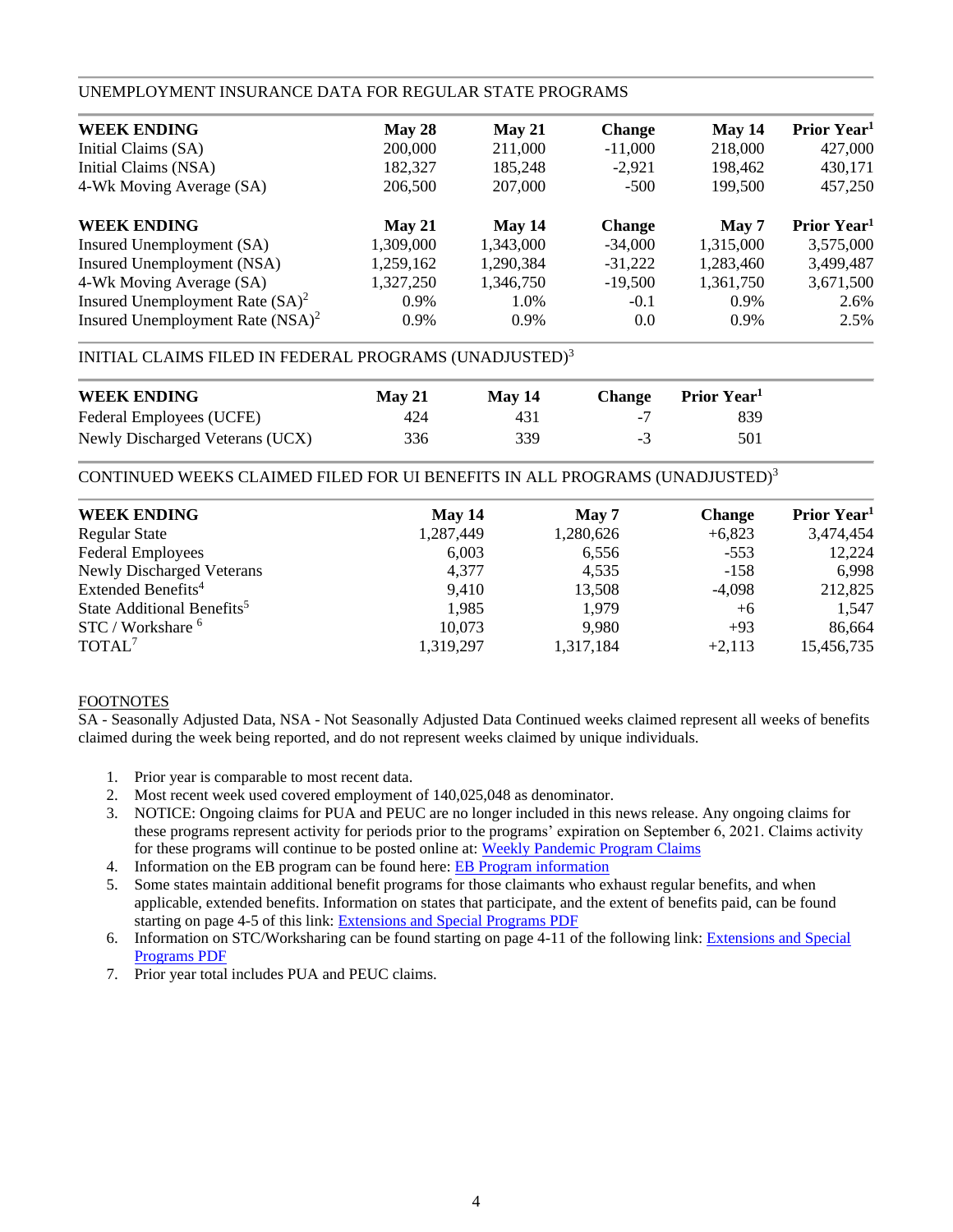# Advance State Claims - Not Seasonally Adjusted

|                      | Initial Claims Filed During Week Ended May 28 |          |          | Insured Unemployment For Week Ended May 21 |           |           |  |  |
|----------------------|-----------------------------------------------|----------|----------|--------------------------------------------|-----------|-----------|--|--|
| <b>STATE</b>         | Advance                                       | Prior Wk | Change   | Advance                                    | Prior Wk  | Change    |  |  |
| Alabama              | 2,464                                         | 2,258    | 206      | 3,126                                      | 4,494     | $-1,368$  |  |  |
| Alaska               | 1,012                                         | 815      | 197      | 4,369                                      | 4,751     | $-382$    |  |  |
| Arizona              | 3,152                                         | 3,201    | $-49$    | 16,710                                     | 18,266    | $-1,556$  |  |  |
| Arkansas             | 1,382                                         | 1,374    | 8        | 6,453                                      | 7,042     | $-589$    |  |  |
| California           | 42,048                                        | 39,519   | 2,529    | 316,980                                    | 328,856   | $-11,876$ |  |  |
| Colorado             | 2,418                                         | 2,257    | 161      | 17,242                                     | 16,535    | 707       |  |  |
| Connecticut          | 2,283                                         | 2,545    | $-262$   | 17,817                                     | 16,731    | 1,086     |  |  |
| Delaware             | 284                                           | 318      | $-34$    | 2,991                                      | 2,582     | 409       |  |  |
| District of Columbia | 197                                           | 419      | $-222$   | 3,219                                      | 3,280     | $-61$     |  |  |
| Florida              | 3,417                                         | 5,218    | $-1,801$ | 29,225                                     | 32,388    | $-3,163$  |  |  |
| Georgia              | 2,594                                         | 4,577    | $-1,983$ | 23,823                                     | 26,237    | $-2,414$  |  |  |
| Hawaii               | 1,225                                         | 1,164    | 61       | 6,179                                      | 6,002     | 177       |  |  |
| Idaho                | 706                                           | 672      | 34       | 2,904                                      | 3,187     | $-283$    |  |  |
| Illinois             | 8,539                                         | 8,753    | $-214$   | 68,742                                     | 65,697    | 3,045     |  |  |
| Indiana              | 3,570                                         | 3,865    | $-295$   | 17,378                                     | 17,994    | $-616$    |  |  |
| Iowa                 | 1,538                                         | 1,244    | 294      | 6,089                                      | 6,235     | $-146$    |  |  |
| *Kansas              | 1,189                                         | 1,129    | 60       | 4,317                                      | 3,623     | 694       |  |  |
|                      |                                               |          |          |                                            |           |           |  |  |
| Kentucky             | 1,279                                         | 4,795    | $-3,516$ | 9,191                                      | 11,342    | $-2,151$  |  |  |
| Louisiana            | 1,890                                         | 1,838    | 52       | 9,135                                      | 9,799     | $-664$    |  |  |
| Maine                | 374                                           | 459      | $-85$    | 3,861                                      | 4,106     | $-245$    |  |  |
| Maryland             | 1,698                                         | 1,819    | $-121$   | 12,756                                     | 13,141    | $-385$    |  |  |
| Massachusetts        | 4,075                                         | 4,081    | $-6$     | 40,874                                     | 40,076    | 798       |  |  |
| Michigan             | 6,663                                         | 6,117    | 546      | 30,737                                     | 35,815    | $-5,078$  |  |  |
| Minnesota            | 2,839                                         | 2,951    | $-112$   | 27,657                                     | 28,005    | $-348$    |  |  |
| Mississippi          | 3,472                                         | 1,675    | 1,797    | 4,280                                      | 4,358     | $-78$     |  |  |
| Missouri             | 3,549                                         | 4,086    | $-537$   | 12,334                                     | 11,412    | 922       |  |  |
| Montana              | 546                                           | 518      | 28       | 3,028                                      | 3,278     | $-250$    |  |  |
| Nebraska             | 862                                           | 723      | 139      | 2,696                                      | 2,740     | $-44$     |  |  |
| Nevada               | 1,785                                         | 1,646    | 139      | 12,691                                     | 13,492    | $-801$    |  |  |
| New Hampshire        | 198                                           | 252      | $-54$    | 1,519                                      | 1,755     | $-236$    |  |  |
| New Jersey           | 5,728                                         | 6,122    | $-394$   | 70,072                                     | 72,151    | $-2,079$  |  |  |
| New Mexico           | 669                                           | 675      | $-6$     | 7,710                                      | 7,838     | $-128$    |  |  |
| New York             | 12,941                                        | 11,914   | 1,027    | 121,183                                    | 118,674   | 2,509     |  |  |
| North Carolina       | 2,848                                         | 3,053    | $-205$   | 12,706                                     | 13,143    | $-437$    |  |  |
| North Dakota         | 277                                           | 280      | $-3$     | 1,261                                      | 1,519     | $-258$    |  |  |
| Ohio                 | 8,769                                         | 8,317    | 452      | 28,286                                     | 30,269    | $-1,983$  |  |  |
| Oklahoma             | 2,571                                         | 1,818    | 753      | 10,355                                     | 10,189    | 166       |  |  |
| Oregon               | 3,002                                         | 3,093    | $-91$    | 20,285                                     | 20,303    | $-18$     |  |  |
| Pennsylvania         | 6,460                                         | 8,666    | $-2,206$ | 69,990                                     | 65,109    | 4,881     |  |  |
| Puerto Rico          | 1,197                                         | 1,046    | 151      | 6,470                                      | 12,007    | $-5,537$  |  |  |
| Rhode Island         | 583                                           | 716      | $-133$   | 5,667                                      | 5,508     | 159       |  |  |
| South Carolina       | 1,823                                         | 1,743    | 80       | 9,848                                      | 9,999     | $-151$    |  |  |
| South Dakota         | 161                                           | 142      | 19       | 603                                        | 712       | $-109$    |  |  |
| Tennessee            | 2,499                                         | 2,192    | 307      | 10,532                                     | 10,964    | $-432$    |  |  |
| Texas                | 14,084                                        | 14,316   | $-232$   | 89,690                                     | 94,723    | $-5,033$  |  |  |
| Utah                 | 1,291                                         | 1,377    | $-86$    | 5,371                                      | 5,353     | 18        |  |  |
| Vermont              | 209                                           | 314      | $-105$   | 2,111                                      | 1,935     | 176       |  |  |
|                      |                                               |          |          |                                            |           |           |  |  |
| Virgin Islands       | 19                                            | 37       | $-18$    | 444                                        | 426       | 18        |  |  |
| *Virginia            | 1,655                                         | 1,206    | 449      | 9,130                                      | 9,564     | $-434$    |  |  |
| *Washington          | 3,947                                         | 3,583    | 364      | 35,240                                     | 34,246    | 994       |  |  |
| West Virginia        | 869                                           | 792      | $77\,$   | 5,837                                      | 5,270     | 567       |  |  |
| Wisconsin            | 3,201                                         | 3,269    | $-68$    | 16,399                                     | 15,819    | 580       |  |  |
| Wyoming              | 276                                           | 289      | $-13$    | 1,649                                      | 1,444     | 205       |  |  |
| <b>US</b> Total      | 182,327                                       | 185,248  | $-2,921$ | 1,259,162                                  | 1,290,384 | $-31,222$ |  |  |

Note: Advance claims are not directly comparable to claims reported in prior weeks. Advance claims are reported by the state liable for paying the unemployment compensation, whereas previous weeks reported claims reflect claimants by state of residence. In addition, claims reported as "workshare equivalent" in the previous week are added to the advance claims as a proxy for the current week's "workshare equivalent" activity.

\*Denotes state estimate.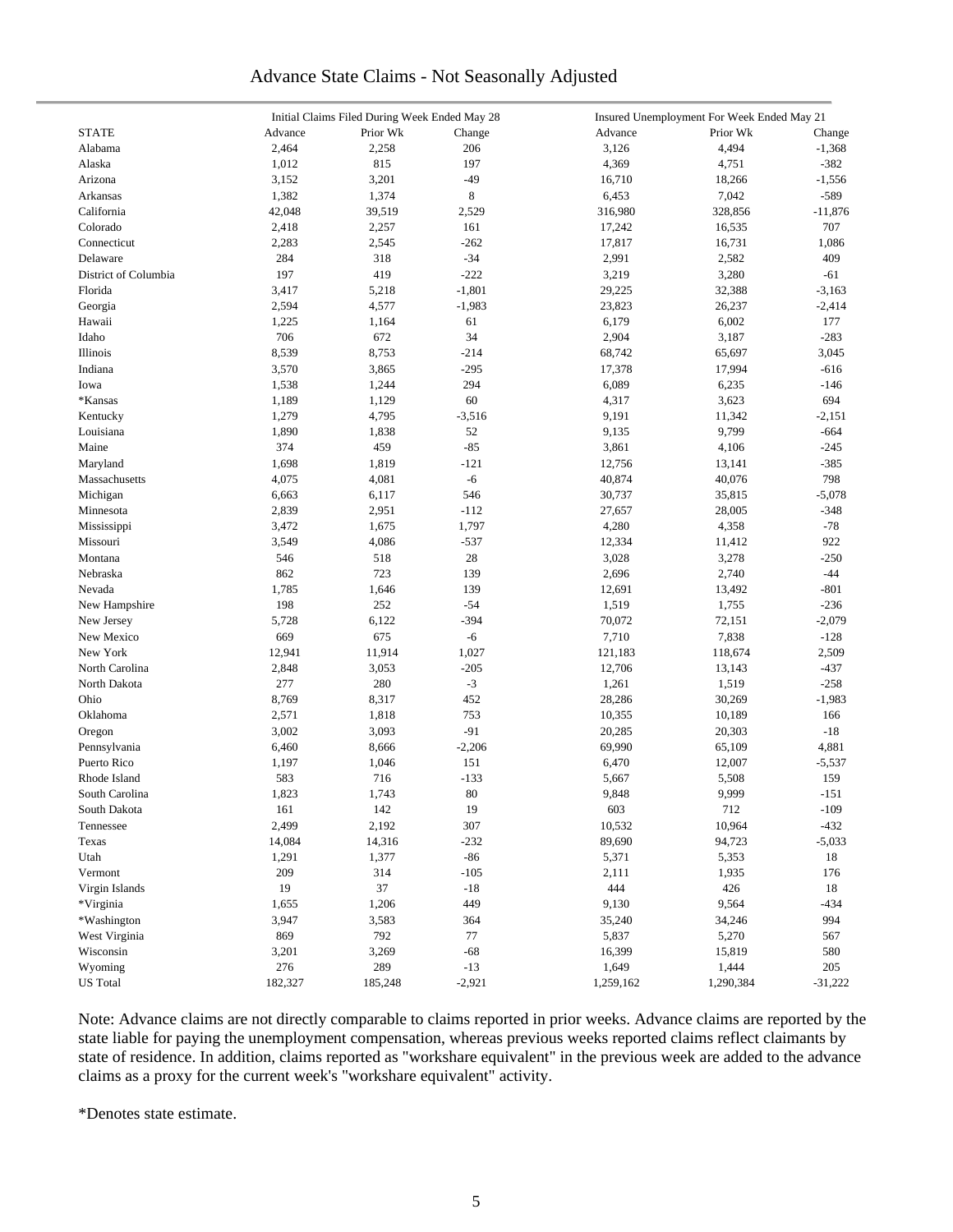# Seasonally Adjusted US Weekly UI Claims (in thousands)

|                        |                | from                    |         |                | from             |          |            |
|------------------------|----------------|-------------------------|---------|----------------|------------------|----------|------------|
|                        | <b>Initial</b> | <b>Prior</b>            | 4-Week  | <b>Insured</b> | Prior            | 4-Week   |            |
| <b>Week Ending</b>     | <b>Claims</b>  | Week<br>$-26$           | Average | Unemployment   | Week             | Average  | <b>IUR</b> |
| May 22, 2021           | 441            |                         | 479.75  | 3,575          | $-43$            | 3,671.50 | 2.6        |
| May 29, 2021           | 427            | $-14$                   | 457.25  | 3,422          | $-153$           | 3,588.00 | 2.5        |
| June 5, 2021           | 420            | $^{\rm -7}$             | 438.75  | 3,352          | $-70$            | 3,491.75 | 2.4        |
| June 12, 2021          | 429            | 9                       | 429.25  | 3,271          | $-81$            | 3,405.00 | 2.3        |
| June 19, 2021          | 424            | $-5$                    | 425.00  | 3,266          | $-5$             | 3,327.75 | 2.3        |
| June 26, 2021          | 405            | $-19$                   | 419.50  | 3,230          | $-36$            | 3,279.75 | 2.3        |
| July 3, 2021           | 403            | $\textnormal{-}2$       | 415.25  | 3,116          | $-114$           | 3,220.75 | 2.3        |
| July 10, 2021          | 391            | $-12$                   | 405.75  | 3,116          | $\boldsymbol{0}$ | 3,182.00 | 2.3        |
| July 17, 2021          | 424            | 33                      | 405.75  | 3,082          | $-34$            | 3,136.00 | $2.2\,$    |
| July 24, 2021          | 411            | $-13$                   | 407.25  | 2,881          | $-201$           | 3,048.75 | 2.1        |
| July 31, 2021          | 414            | 3                       | 410.00  | 2,794          | $-87$            | 2,968.25 | 2.0        |
| August 7, 2021         | 416            | $\sqrt{2}$              | 416.25  | 2,839          | 45               | 2,899.00 | 2.1        |
| August 14, 2021        | 405            | $-11$                   | 411.50  | 2,804          | $-35$            | 2,829.50 | 2.0        |
| August 21, 2021        | 395            | $-10$                   | 407.50  | 2,772          | $-32$            | 2,802.25 | 2.0        |
| August 28, 2021        | 381            | $-14$                   | 399.25  | 2,740          | $-32$            | 2,788.75 | 2.0        |
| September 4, 2021      | 361            | $-20$                   | 385.50  | 2,628          | $-112$           | 2,736.00 | 1.9        |
| September 11, 2021     | 363            | $\overline{c}$          | 375.00  | 2,705          | 77               | 2,711.25 | 2.0        |
| September 18, 2021     | 380            | 17                      | 371.25  | 2,720          | 15               | 2,698.25 | 2.0        |
| September 25, 2021     | 376            | $-4$                    | 370.00  | 2,674          | $-46$            | 2,681.75 | $2.0\,$    |
| October 2, 2021        | 340            | $-36$                   | 364.75  | 2,571          | $-103$           | 2,667.50 | 1.9        |
| October 9, 2021        | 317            | $-23$                   | 353.25  | 2,512          | $-59$            | 2,619.25 | 1.9        |
| October 16, 2021       | 310            | $\mathbf{-7}$           | 335.75  | 2,334          | $-178$           | 2,522.75 | 1.7        |
| October 23, 2021       | 294            | $-16$                   | 315.25  | 2,263          | $-71$            | 2,420.00 | 1.7        |
| October 30, 2021       | 280            | $-14$                   | 300.25  | 2,303          | 40               | 2,353.00 | 1.7        |
| November 6, 2021       | 279            | $^{\rm -1}$             | 290.75  | 2,172          | $-131$           | 2,268.00 | 1.6        |
| November 13, 2021      | 265            | $-14$                   | 279.50  | 2,100          | $-72$            | 2,209.50 | 1.6        |
| November 20, 2021      | 244            | $-21$                   | 267.00  | 1,976          | $-124$           | 2,137.75 | 1.5        |
| November 27, 2021      | 240            | $-4$                    | 257.00  | 2,098          | 122              | 2,086.50 | 1.6        |
| December 4, 2021       | 228            | $-12$                   | 244.25  | 1,927          | $-171$           | 2,025.25 | 1.4        |
| December 11, 2021      | 228            | $\boldsymbol{0}$        | 235.00  | 1,904          | $-23$            | 1,976.25 | 1.4        |
| December 18, 2021      | 220            | $\text{-}8$             | 229.00  | 1,793          | $-111$           | 1,930.50 | 1.3        |
| December 25, 2021      | 211            | $-9$                    | 221.75  | 1,805          | 12               | 1,857.25 | 1.3        |
| January 1, 2022        | 224            | 13                      | 220.75  | 1,778          | $-27$            | 1,820.00 | 1.3        |
| <b>January 8, 2022</b> | 238            | 14                      | 223.25  | 1,776          | $-2$             | 1,788.00 | 1.3        |
| January 15, 2022       | 240            | $\overline{\mathbf{c}}$ | 228.25  | 1,787          | 11               | 1,786.50 | 1.3        |
| January 22, 2022       | 222            | $-18$                   | 231.00  | 1,757          | $-30$            | 1,774.50 | 1.3        |
| January 29, 2022       | 214            | $\text{-}8$             | 228.50  | 1,743          | $-14$            | 1,765.75 | 1.3        |
| February 5, 2022       | 191            | $-23$                   | 216.75  | 1,714          | $-29$            | 1,750.25 | 1.2        |
| February 12, 2022      | 209            | $18\,$                  | 209.00  | 1,633          | $-81$            | 1,711.75 | 1.2        |
| February 19, 2022      | 198            | $-11$                   | 203.00  | 1,623          | $-10$            | 1,678.25 | 1.2        |
| February 26, 2022      | 182            | $-16$                   | 195.00  | 1,664          | 41               | 1,658.50 | 1.2        |
| March 5, 2022          | 198            | 16                      | 196.75  | 1,594          | $-70$            | 1,628.50 | 1.2        |
|                        |                | $-21$                   |         |                | $-52$            |          |            |
| March 12, 2022         | 177            |                         | 188.75  | 1,542          |                  | 1,605.75 | 1.1        |
| March 19, 2022         | 166            | $-11$                   | 180.75  | 1,506          | $-36$            | 1,576.50 | 1.1        |
| March 26, 2022         | 171            | 5                       | 178.00  | 1,529          | $23\,$           | 1,542.75 | 1.1        |
| April 2, 2022          | 168            | $-3$                    | 170.50  | 1,474          | $-55$            | 1,512.75 | 1.1        |
| April 9, 2022          | 186            | 18                      | 172.75  | 1,407          | $-67$            | 1,479.00 | $1.0\,$    |
| April 16, 2022         | 185            | $-1$                    | 177.50  | 1,403          | $-4$             | 1,453.25 | $1.0\,$    |
| April 23, 2022         | 181            | $-4$                    | 180.00  | 1,387          | $-16$            | 1,417.75 | $1.0\,$    |
| April 30, 2022         | 202            | 21                      | 188.50  | 1,342          | $-45$            | 1,384.75 | $1.0\,$    |
| May 7, 2022            | 197            | $-5$                    | 191.25  | 1,315          | $-27$            | 1,361.75 | 0.9        |
| May 14, 2022           | 218            | 21                      | 199.50  | 1,343          | $28\,$           | 1,346.75 | $1.0\,$    |
| May 21, 2022           | 211            | $^{\rm -7}$             | 207.00  | 1,309          | $-34$            | 1,327.25 | 0.9        |
| May 28, 2022           | 200            | $-11$                   | 206.50  |                |                  |          |            |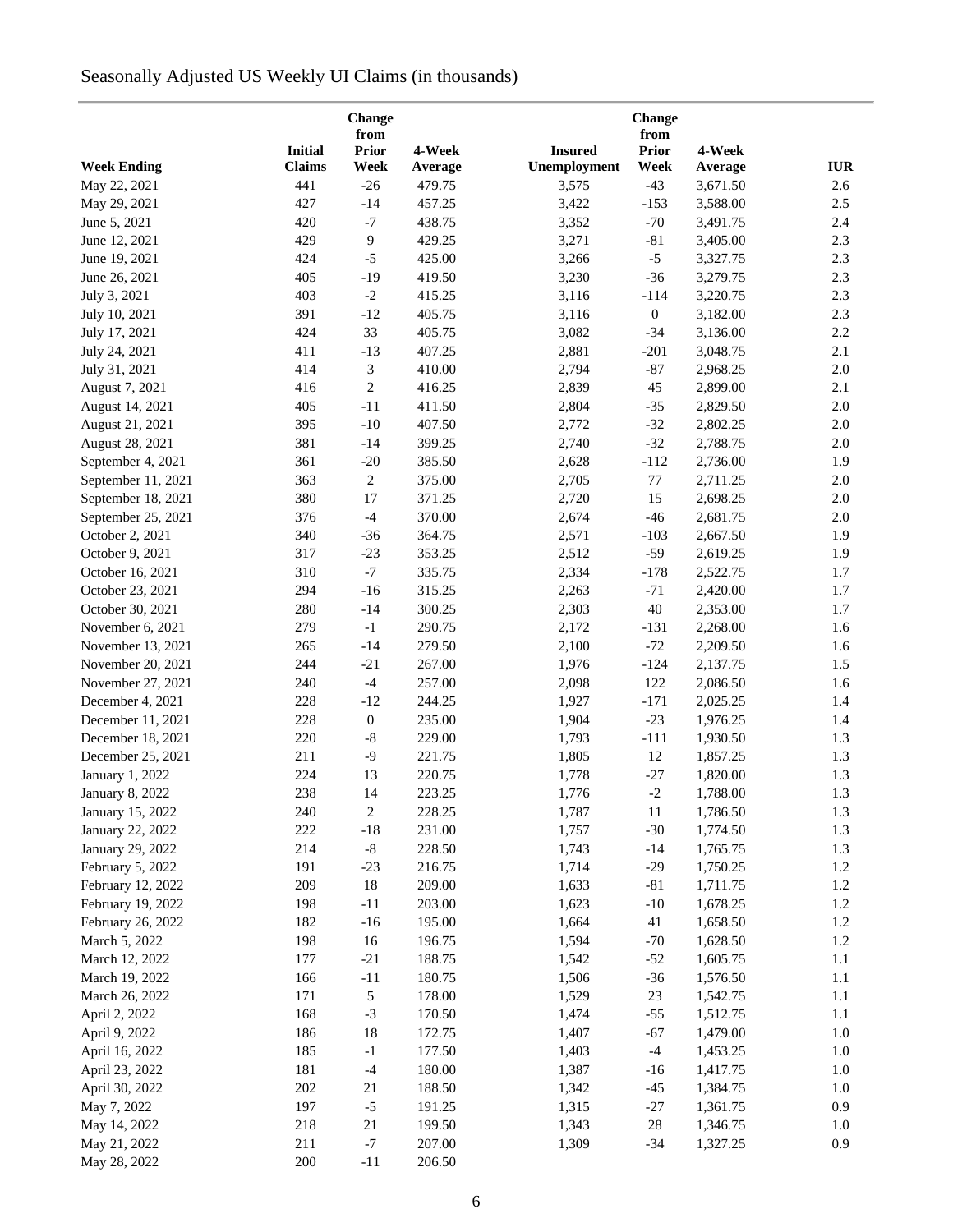#### INITIAL CLAIMS FILED DURING WEEK ENDED MAY 21

INSURED UNEMPLOYMENT FOR WEEK ENDED MAY 14

|                      |              |                            | <b>CHANGE FROM</b>       |                   |                  |               |           |                             | <b>CHANGE FROM</b> |                   |                  | <b>ALL PROGRAMS</b><br><b>EXCLUDING</b> |
|----------------------|--------------|----------------------------|--------------------------|-------------------|------------------|---------------|-----------|-----------------------------|--------------------|-------------------|------------------|-----------------------------------------|
| <b>STATE NAME</b>    | <b>STATE</b> | <b>LAST</b><br><b>WEEK</b> | <b>YEAR</b><br>AGO       | UCFE <sup>1</sup> | UCX <sup>1</sup> |               |           | LAST<br>STATE $(\%)^2$ WEEK | YEAR<br>AGO        | UCFE <sup>1</sup> | UCX <sup>1</sup> | <b>RAILROAD</b><br>RETIREMENT           |
| Alabama              | 2,258        | $-85$                      | $-6,440$                 | 9                 | 7                | 4,494         | 0.2       | 582                         | $-11,155$          | 32                | 21               | 4,547                                   |
| Alaska               | 815          | 99                         | $-2,288$                 | $\overline{c}$    | $\boldsymbol{2}$ | 4,751         | 1.7       | $-258$                      | $-7,179$           | 51                | 10               | 4,812                                   |
| Arizona              | 3,201        | 88                         | $-1,617$                 | 3                 | $\boldsymbol{2}$ | 18,266        | 0.7       | 571                         | $-36,290$          | 51                | 23               | 18,340                                  |
| Arkansas             | 1,374        | $-198$                     | $-1,041$                 | $\overline{c}$    | $\overline{c}$   | 7,042         | 0.6       | 246                         | $-13,105$          | 37                | 22               | 7,101                                   |
| California           | 39,519       | -6,119                     | $-31,536$                | 92                | 49               | 328,856       | 2.0       | 6,575                       | $-243,440$         | 1,361             | 983              | 331,200                                 |
| Colorado             | 2,257        | 139                        | $-1,875$                 | $\mathbf{1}$      | 8                | 16,535        | 0.6       | $-31$                       | $-24,390$          | 109               | 121              | 16,765                                  |
| Connecticut          | 2,545        | 254                        | $-2,202$                 | 12                | $\overline{4}$   | 16,731        | 1.1       | 187                         | $-50,278$          | 46                | 52               | 16,829                                  |
| Delaware             | 318          | 13                         | $-6,111$                 | 5                 | 3                | 2,582         | 0.6       | $-157$                      | $-9,603$           | 34                | $\boldsymbol{2}$ | 2,618                                   |
| District of Columbia | 419          | $-139$                     | $-888$                   | 3                 | $\boldsymbol{0}$ | 3,280         | 0.6       | $-268$                      | $-15,771$          | 59                | $\mathbf{1}$     | 3,340                                   |
| Florida              | 5,218        | 114                        | $-4,664$                 | 17                | 23               | 32,388        | 0.4       | 545                         | $-100,615$         | 164               | 109              | 32,661                                  |
| Georgia              | 4,577        | 606                        | $-19,976$                | 41                | 20               | 26,237        | 0.6       | 403                         | $-98,981$          | 281               | 152              | 26,670                                  |
| Hawaii               | 1,164        | $-79$                      | $-1,227$                 | 3                 | 6                | 6,002         | 1.1       | 89                          | $-10,954$          | 45                | 90               | 6,137                                   |
| Idaho                | 672          | 13                         | $-1,216$                 | 3                 | $\boldsymbol{0}$ | 3,187         | 0.4       | $-123$                      | $-3,834$           | 17                | 3                | 3,207                                   |
| Illinois             | 8,753        | $-4,082$                   | $-10,465$                | 6                 | $\boldsymbol{2}$ | 65,697        | 1.2       | 675                         | $-134,367$         | 335               | 106              | 66,138                                  |
| Indiana              | 3,865        | $-392$                     | $-2,287$                 | $\mathbf{1}$      | $\mathbf{1}$     | 17,994        | 0.7       | 287                         | $-37,913$          | 77                | 25               | 18,096                                  |
| Iowa                 | 1,244        | $-60$                      | $-2,617$                 | 5                 | $\boldsymbol{2}$ | 6,235         | 0.4       | $-782$                      | $-19,020$          | 22                | 6                | 6,263                                   |
| Kansas               | 1,129        | 143                        | $-986$                   | $\mathbf{0}$      | $\mathbf{1}$     | 3,623         | 0.3       | $-105$                      | $-6,299$           | 16                | 10               | 3,649                                   |
| Kentucky             | 4,795        | $-3,578$                   | 1,931                    | $\mathbf{0}$      | $\mathbf{0}$     | 11,342        | 0.6       | 4,150                       | $-7,411$           | 26                | 70               | 11,438                                  |
| Louisiana            | 1,838        | 99                         | $-4,138$                 | $\boldsymbol{0}$  | $\overline{c}$   | 9,799         | 0.6       | 153                         | $-41,232$          | 57                | 13               | 9,869                                   |
| Maine                | 459          | 9                          | $-544$                   | $\overline{c}$    | $\boldsymbol{0}$ | 4,106         | 0.7       | $-198$                      | $-7,586$           | 10                | 13               | 4,129                                   |
| Maryland             | 1,819        | 77                         | $-3,690$                 | 11                | $\boldsymbol{2}$ | 13,141        | 0.5       | $-281$                      | $-31,060$          | 168               | 59               | 13,368                                  |
| Massachusetts        | 4,081        | $-3$                       | $-4,578$                 | 7                 | 8                | 40,076        | 1.2       | $-2,171$                    | $-44,557$          | 101               | 62               | 40,239                                  |
| Michigan             | 6,117        | $-524$                     | $-5,084$                 | $\overline{c}$    | 5                | 35,815        | 0.9       | 870                         | $-85,646$          | 49                | 48               | 35,912                                  |
| Minnesota            | 2,951        | 6                          | $-2,527$                 | $\mathbf{1}$      | $\mathbf{1}$     | 28,005        | 1.1       | $-2,498$                    | $-41,797$          | 65                | 52               | 28,122                                  |
| Mississippi          | 1,675        | 481                        | $-1,091$                 | 1                 | $\boldsymbol{0}$ | 4,358         | 0.4       | 238                         | $-21,970$          | 71                | 10               | 4,439                                   |
| Missouri             | 4,086        | 1,178                      | $-1,836$                 | $\overline{4}$    | 6                | 11,412        | 0.4       | $-414$                      | $-44,603$          | 59                | 41               | 11,512                                  |
| Montana              | 518          | 27                         | $-641$                   | 8                 | $\mathbf{1}$     | 3,278         | 0.7       | $-156$                      | $-5,119$           | 48                | 17               | 3,343                                   |
| Nebraska             | 723          | $-55$                      | $-870$                   | $\boldsymbol{0}$  | $\boldsymbol{0}$ | 2,740         | 0.3       | 177                         | $-4,822$           | $\tau$            | $\boldsymbol{2}$ | 2,749                                   |
| Nevada               | 1,646        | $-175$                     | $-2,331$                 | 3                 | $\boldsymbol{2}$ | 13,492        | 1.0       | $-226$                      | $-57,181$          | 70                | 35               | 13,597                                  |
| New Hampshire        | 252          | 1                          | $-538$                   | $\mathbf{1}$      | 3                | 1,755         | 0.3       | $-14$                       | $-15,055$          | 2                 | $\mathbf{2}$     | 1,759                                   |
| New Jersey           | 6,122        | $-108$                     | $-6,856$                 | 13                | 13               | 72,151        | 1.9       | $-135$                      | $-44,902$          | 267               | 183              | 72,601                                  |
| New Mexico           | 675          | $-114$                     | $-3,007$                 | $\mathbf{1}$      | $\mathbf{1}$     | 7,838         | 1.0       | 8                           | $-18,006$          | 108               | 29               | 7,975                                   |
| New York             | 11,914       | $-1,450$                   | $-7,591$                 | 18                | 13               | 118,674       | 1.4       | $-3,597$                    | $-209,062$         | 369               | 238              | 119,281                                 |
| North Carolina       | 3,053        | 322                        | $-3,384$                 | 4                 | $\overline{4}$   | 13,143        | 0.3       | 400                         | $-34,528$          | 40                | 62               | 13,245                                  |
| North Dakota         | 280          | 65                         | $-246$                   | $\mathbf{1}$      | $\boldsymbol{0}$ | 1,519         | 0.4       | $-161$                      | $-2,033$           | 10                | $\boldsymbol{2}$ | 1,531                                   |
| Ohio                 | 8,317        | 80                         | $-5,414$                 | 8                 | 9                | 30,269        | 0.6       | $-38$                       | $-70,011$          | 64                | 90               | 30,423                                  |
| Oklahoma             | 1,818        | $-72$                      | $-6,542$                 | 8                 | 3                | 10,189        | 0.7       | $-1,077$                    | $-22,519$          | 50                | 42               | 10,281                                  |
| Oregon               | 3,093        | $-17$                      | $-5,261$                 | 11                | 6                | 20,303        | 1.1       | $-362$                      | $-35,235$          | 179               | 36               | 20,518                                  |
| Pennsylvania         | 8,666        | $-131$                     | $-15,587$                | 16                | 6                | 65,109        | 1.2       | $-1,963$                    | $-140,050$         | 189               | 102              | 65,400                                  |
| Puerto Rico          | 1,046        | $-111$                     | $-1,321$                 | $\overline{4}$    | 7                | 12,007        | 1.4       | $-26$                       | $-24,663$          | 224               | 65               | 12,296                                  |
| Rhode Island         | 716          | 128                        | $-8,241$                 | 3                 | $\mathfrak{D}$   | 5,508         | 1.2       | $-245$                      | $-14,879$          | 13                | 18               | 5,539                                   |
| South Carolina       | 1,743        | $-132$                     | $-340$                   | 3                 | 5                | 9,999         | 0.5       | 472                         | $-28,108$          | 42                | 37               | 10,078                                  |
| South Dakota         | 142          | $-4$                       | $-90$                    | 24                | $\boldsymbol{0}$ | 712           | 0.2       | $-48$                       | $-1,771$           | 24                | 4                | 740                                     |
| Tennessee            | 2,192        | 102                        | $-4,060$                 | 5                 | 5                | 10,964        | 0.3       | $-79$                       | $-41,818$          | 29                | 11               | 11,004                                  |
| Texas                | 14,316       | 426                        | $-10,725$                | 49                | 79               | 94,723        | $\rm 0.8$ | 6,347                       | $-121,042$         | 568               | 896              | 96,187                                  |
| Utah                 | 1,377        | 34                         | $-1,924$                 | 4                 | $\mathbf{1}$     | 5,353         | 0.4       | $-62$                       | $-7,625$           | 32                | 17               | 5,402                                   |
| Vermont              | 314          | 50                         | $-44$                    | $\boldsymbol{0}$  | $\boldsymbol{0}$ | 1,935         | 0.7       | $-161$                      | $-6,567$           | $\boldsymbol{2}$  | $\boldsymbol{0}$ | 1,937                                   |
| Virgin Islands       | 37           | $\boldsymbol{0}$           | $-423$                   | $\boldsymbol{0}$  | 1                | 426           | 1.2       | $\boldsymbol{0}$            | $-580$             | $\boldsymbol{0}$  | 6                | 432                                     |
| Virginia             | 1,206        | $-95$                      | $-8,637$                 | 1                 | $\boldsymbol{2}$ | 9,564         | 0.3       | 1,053                       | $-44,599$          | 66                | 63               | 9,693                                   |
| Washington           | 3,583        | $-302$                     | $-8,311$                 | 4                 | 15               | 34,246        | 1.1       | $-80$                       | $-44,581$          | 164               | 273              | 34,683                                  |
| West Virginia        | 792          | 180                        | $-3,174$                 | $\mathbf{1}$      | 1                | 5,270         | 0.8       | $-131$                      | $-11,950$          | 33                | 26               | 5,329                                   |
| Wisconsin            | 3,269        | 36                         | $-6,232$                 | 1                 | $\mathbf{1}$     | 15,819        | 0.6       | $-1,109$                    | $-54,555$          | 49                | 13               | 15,881                                  |
| Wyoming              | 289          | 41                         | $-279$                   | $\boldsymbol{0}$  | $\boldsymbol{0}$ | 1,444         | 0.6       | $-148$                      | $-1,766$           | 11                | $\overline{4}$   | 1,459                                   |
| Totals               |              |                            | 185,248 -13,214 -231,062 | 424               | 336              | 1,290,384 0.9 |           | 6,924                       | $-2,212,083$       | 6,003             | 4,377            | 1,300,764                               |
|                      |              |                            |                          |                   |                  |               |           |                             |                    |                   |                  |                                         |

Figures appearing in columns showing over-the-week changes reflect all revisions in data for prior week submitted by state agencies.

- 1. The Unemployment Compensation program for Federal Employees (UCFE) and the Unemployment Compensation for Ex-servicemembers (UCX) exclude claims filed jointly under other programs to avoid duplication.
- 2. Rate is not seasonally adjusted. The source of U.S. total covered employment is BLS.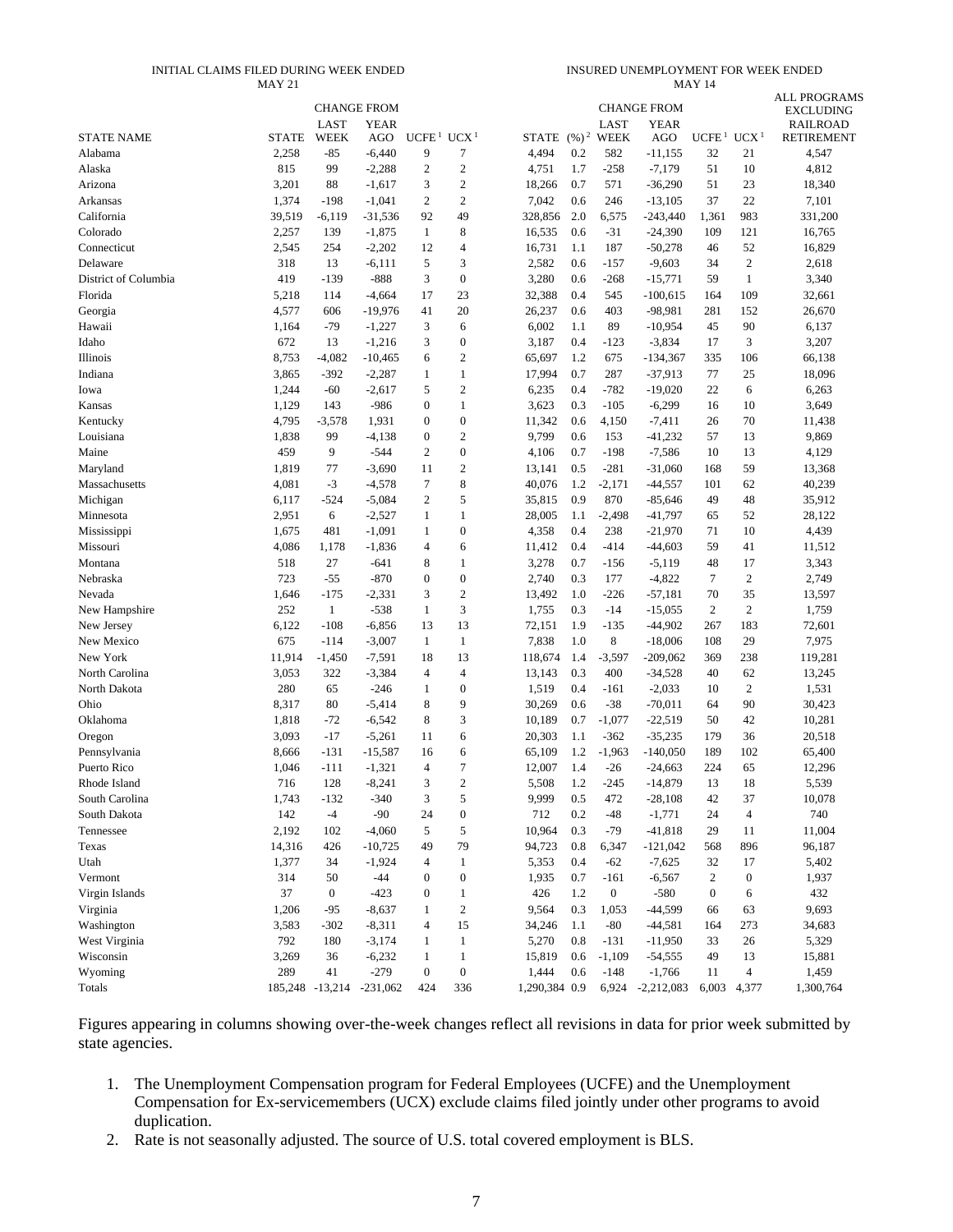# **UNADJUSTED INITIAL CLAIMS FOR WEEK ENDED MAY 21, 2022**

# STATES WITH AN INCREASE OF MORE THAN 1,000

| <b>State</b>   | Change   | <b>State Supplied Comment</b>                                                                                      |
|----------------|----------|--------------------------------------------------------------------------------------------------------------------|
| M <sub>O</sub> | $+1,178$ | Layoffs in the manufacturing, accommodation and food services, and healthcare and social<br>assistance industries. |

# STATES WITH A DECREASE OF MORE THAN 1,000

| <b>State</b> | <b>Change</b> | <b>State Supplied Comment</b>                                                                     |
|--------------|---------------|---------------------------------------------------------------------------------------------------|
| <b>CA</b>    | $-6.119$      | No comment.                                                                                       |
| IL           | $-4.082$      | No comment.                                                                                       |
| KY           | $-3.578$      | No comment.                                                                                       |
| <b>NY</b>    | $-1.450$      | Fewer layoffs in the construction, healthcare and social assistance, and retail trade industries. |